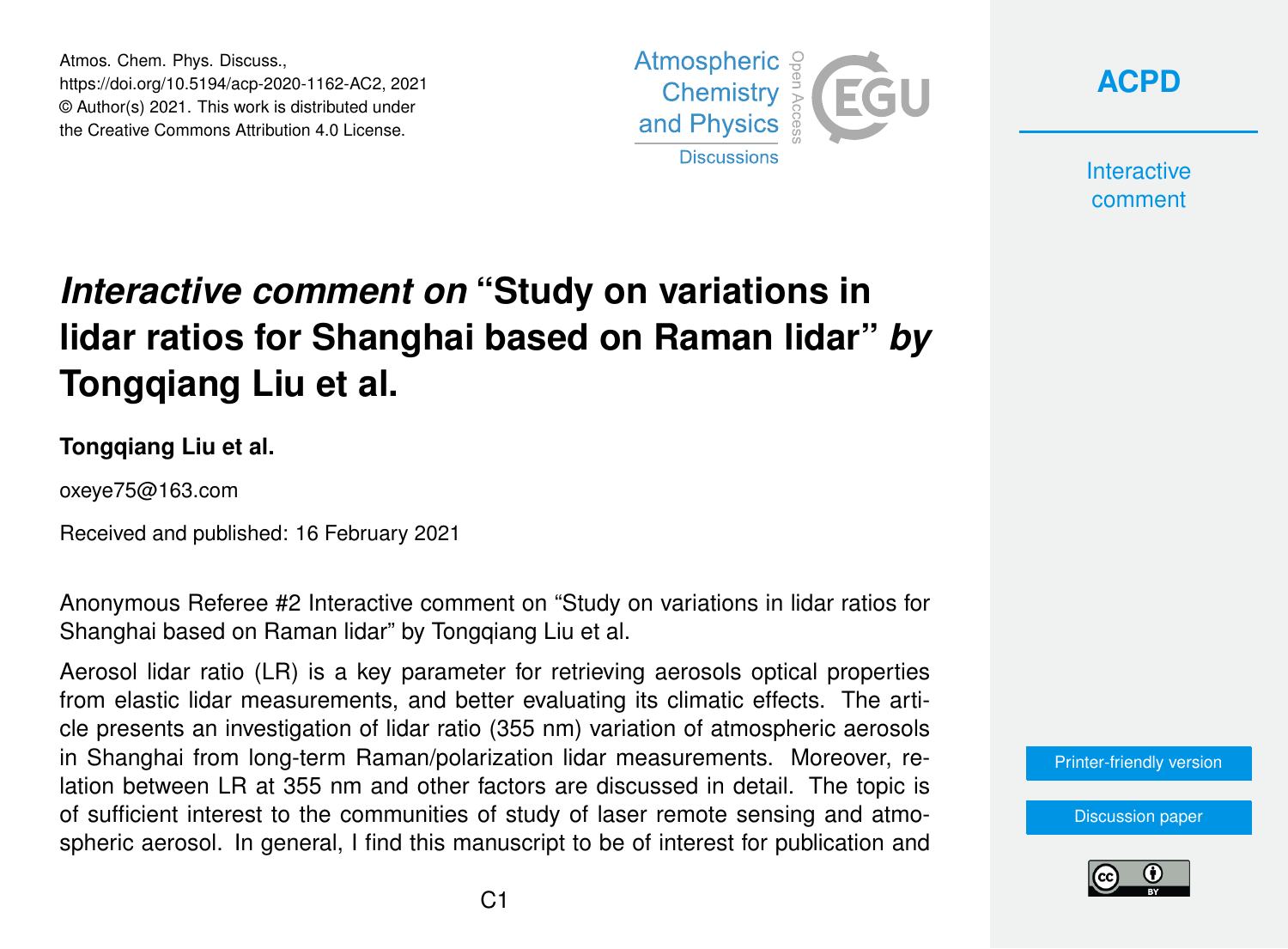appropriate for Atmospheric Chemistry and Physics. There are several suggestions for improvement listed below that should be considered by the authors and the editors before publication.

Reply: We are very grateful for referee's encouraging comments and recommendation for publication. We have tried our best to improve this paper according to referee's very helpful suggestions. The following are our point-by-point responses to referee's comments.

1. The title of the manuscript is inappropriate. In my opinion, it is preferred to use "Long term variation of aerosols lidar ratio in Shanghai based on Raman lidar measurement".

Reply: The title of the manuscript has been revised according to referee's suggestions.

2. This study discuss distribution of lidar ratio at 355 nm, it is suggested that the authors have to clearly specify it throughout the manuscript, especially mark "lidar ratio (355 nm)" in all figures.

Reply: We appreciate the referee's suggestions, and have specified in section 2.1.1 that the LR in our study was at 355 nm.

Therefore, the LR obtained and discussed in this study is at 355nm.

We've also marked "355 nm Lidar Ratio" in Fig. 2, 3, 4(a), 6(a), 7(b), 7(c) and 8 according to the referee's suggestions.

3. Honestly speaking, this study cannot provide enough valuable LR information for improvement of the CALIPSO lidar retrieval. Because CALIPSO algorithm need LR at 532nm for seven aerosols types, not that at 355nm. However, LR at 355nm in this study would be very useful for the EARTHcare lidar in the future. Please rewrite sentences in Line 64-66.

Reply: We agree with referee's concerns and have rewritten it.

On the one hand, the range-resolved LR obtained from the ground-based Raman lidar

**[ACPD](https://acp.copernicus.org/preprints/)**

Interactive comment

[Printer-friendly version](https://acp.copernicus.org/preprints/acp-2020-1162/acp-2020-1162-AC2-print.pdf)

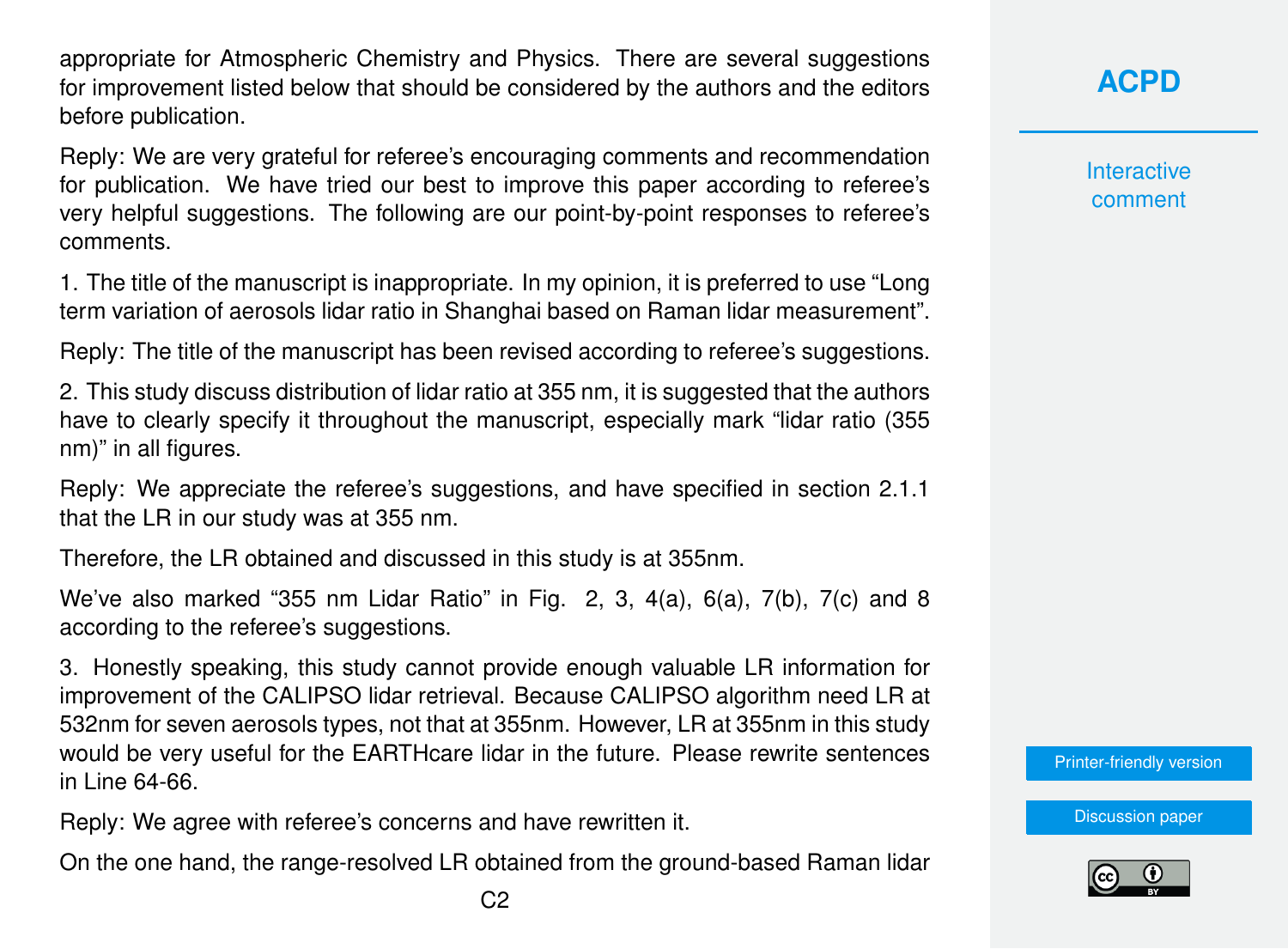can not only be used to compare with 355nm LR obtained from ATLID (Atmospheric LI-Dar) on the EarthCARE (Earth Clouds and Radiation Explorer) planned to be launched by ESA (European Space Agency) (Liu et al., 2020; Nicolae et al., 2018), but also can provides a reliable basis for the inversion hypothesis of elastic lidar in Shanghai and surrounding areas, and improves the products reliability from elastic lidar network such as the Asian dust and aerosol lidar observation network.

4. Line 60-61: combine citations to "Noh et al., 2007 and 2008". Similar to citations in line 118. Please check such problem throughout the manuscript.

Reply: We appreciate referee's reminding and have checked and revised the inappropriate citations throughout the manuscript.

In South Korea and Japan, some researches have also been carried out on the LR of the Asian dust and biomass burning aerosols based on Raman lidar (Murayama et al., 2004; Noh et al., 2007 and 2008).

Because Section 2.2 was compressed, the citations in line 118 were deleted.

5. Section 2: retrieved method of aerosol optical properties from Raman lidar is widely used and almost common knowledge among lidar community. The authors do not modify or improve the method in this study at all. So, it is suggested that section 2.2 could be compressed. More important information (such as lidar data correction) should be briefly introduce in section 2. For example, overlap correction is very important before retrieving LR from Raman lidar observation. Improper overlap correction would lead to large uncertainty.

Reply: The referee's comments are very valuable. We've compressed section 2.2 and added a brief introduction of lidar data pre-processing. Because signals in the incomplete overlap area were not used for retrieval, the overlap correction was not introduced in section 2.2.

Original signals need to be pre-processed before retrieval, including background sub-

**[ACPD](https://acp.copernicus.org/preprints/)**

**Interactive** comment

[Printer-friendly version](https://acp.copernicus.org/preprints/acp-2020-1162/acp-2020-1162-AC2-print.pdf)

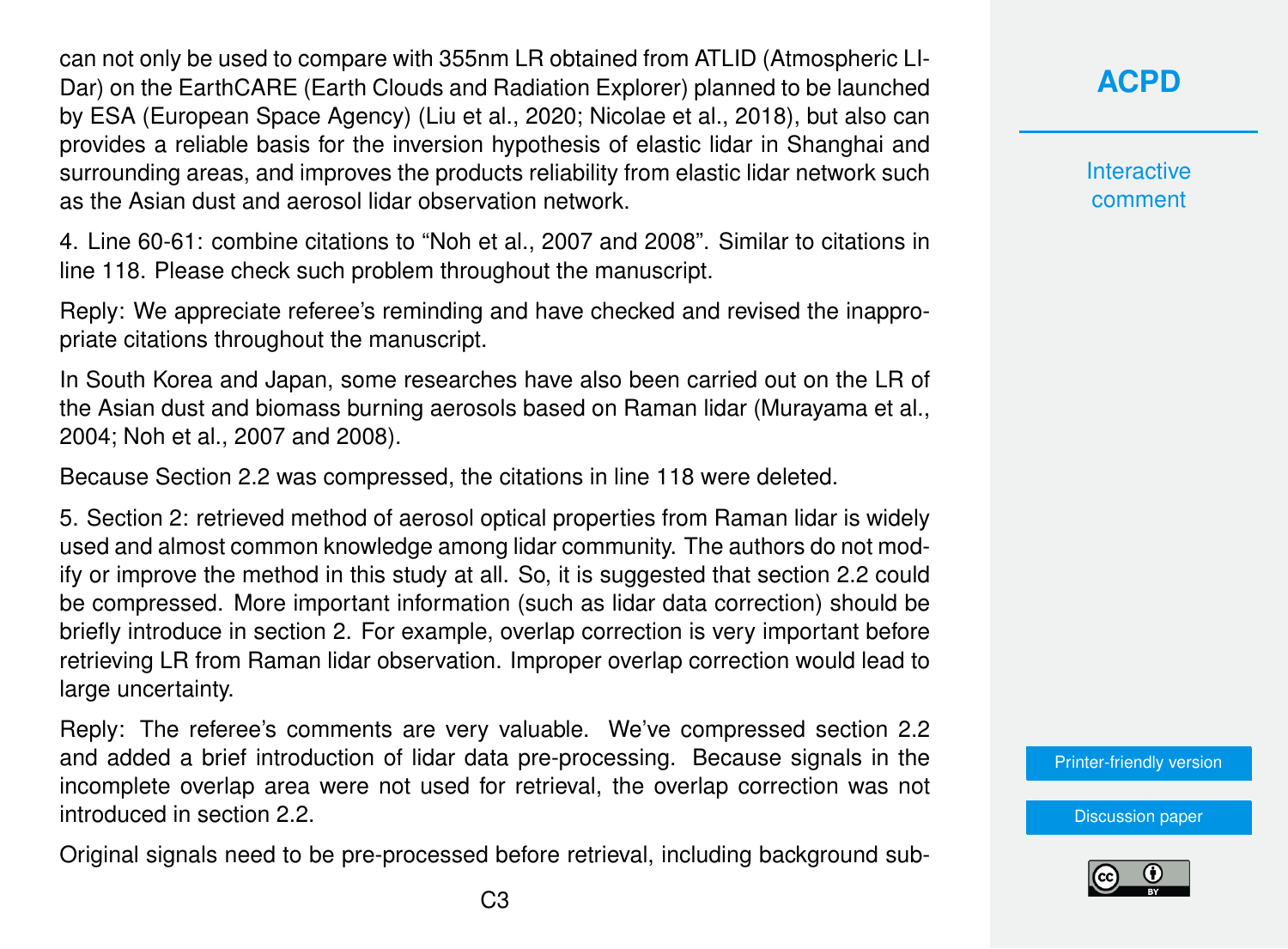traction, photon counting signal dead-time correction, gluing, and overlap correction (D'Amico et al., 2016). The calculation of the glue coefficients used the method proposed by Newsom et al. (2009). In order to reduce the influence of incompletely overlapping detection areas of lidar on retrieved results, only signals in the complete overlap area were used for retrieval. In addition, affected by the location altitude of Raman lidar and the least square method used in the retrieval process, the lowest height of LR obtained by Raman method is 569.5m (ASL). Since Raman Lidar used in this study can detect the Raman scattering signal of 387nm nitrogen and signal-to-noise ratios of Raman signals in daytime are much lower than that in night time, the 355nm LR at night can be obtained through retrieval. The retrieval results of raw signals were counted by hour, and the hours with more than 15 minutes of retrieval results were regarded as effective observation hours. The retrieval results within the effective observation hours were averaged to obtain hourly average data. During observation period, data of 667 effective observation hours was obtained through retrieval and statistics. The monthly distribution is shown in Fig. 1.

6. LR is a really complicated parameter which not only depends on aerosol types. It is hard to identify aerosol type from LR only, without additional independent information. The authors claimed that dust aerosol is usually distributed around 1-2 km, according to range of LR variation. This conclusion is inconsistent with statement in line 193- 194. It should be noted that depolarization ratio can identify dust from other aerosol reasonably, rather than LR. Please rewrite the sentences.

Reply: We agree with referee's concerns. It is not accurate to identify aerosol types only by LR and we've deleted Table 1 and the analysis on aerosol type determined by LR in section 3.1.1.

The average LR from 0.5 km to 1km was  $68.2 \pm 19.5$  sr, which was in good agreement with the 355nm LR observed by Ferrare et al. (2001) in Oklahom, America. The mean value of LR was between 40 sr and 50 sr in the altitude range of 1 km–2 km, and the mean values of LR were usually less than 40 sr above 2km, which was related to low

## **[ACPD](https://acp.copernicus.org/preprints/)**

**Interactive** comment

[Printer-friendly version](https://acp.copernicus.org/preprints/acp-2020-1162/acp-2020-1162-AC2-print.pdf)

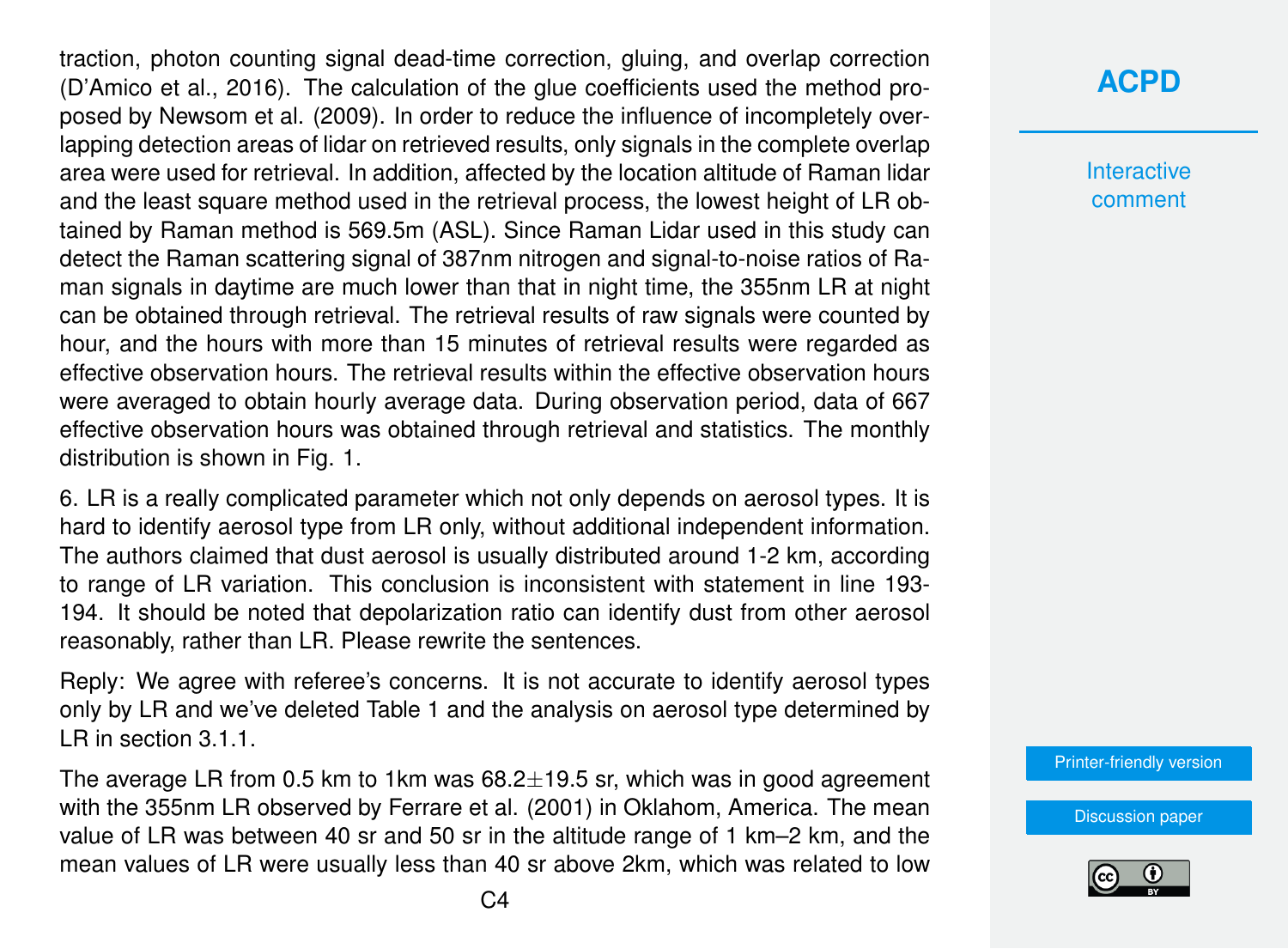aerosol concentration and low absorption efficiency of aerosols (Hänel et al., 2012; Hee et al., 2016).

Figure. 3 shows the frequency distribution of LR in the different altitude range. Overall, LR were widely distributed in the altitude range of 0.5 km–5 km. In most cases (about 90%) LR ranged from 10 sr to 80 sr with the highest frequency of 17.3% between 40 sr and 50 sr. It should be noted that the number of observations trailed off at larger LR and the frequency of abnormally large LR  $(> 90 \text{ sr})$  was about 4%. LR also had a wide distribution range within 0.5 km–2 km, and the frequency of 40 sr–50 sr was the highest (24.6%), which was similar to the range of 0.5 km–5 km. Large LR ( $> 60$  sr) were mainly distributed in the range of 0.5 km–2.0 km, suggesting that the aerosol in this height range had strongly absorbing ability. Although there were a few large LR (> 60 sr) above 2 km, LR was mainly distributed between 0 sr–40 sr with the highest frequency of 34% between 10 sr and 20 sr.

7. Page 9 line 247: I guess "an effort" should be "order".

Reply: We appreciate the referee's suggestions and have revised it. In order to further research the influences of wind directions on LR and its vertical distribution, cluster analysis of back trajectories was used to study the transport of atmospheric aerosols.

8. Page 12 line 343: change "667-hours" to '667-hour'.

Reply: We have revised it according to referee's suggestions. The aerosol LR at 355nm were retrieved, and the variations of LR and their influencing factors were analyzed in detail based on 667-hour data.

9. Figure 5: x-axis of this figure should be marked by date (not hour), so that readers easily understand seasonal variation of LR in Shanghai.

Reply: The x-axis of Figure 5 has been marked by date (Day/Month/Year) according to referee's suggestions.

10. Figure 6: it is well known that dust aerosols usually show large depolarization

**[ACPD](https://acp.copernicus.org/preprints/)**

**Interactive** comment

[Printer-friendly version](https://acp.copernicus.org/preprints/acp-2020-1162/acp-2020-1162-AC2-print.pdf)

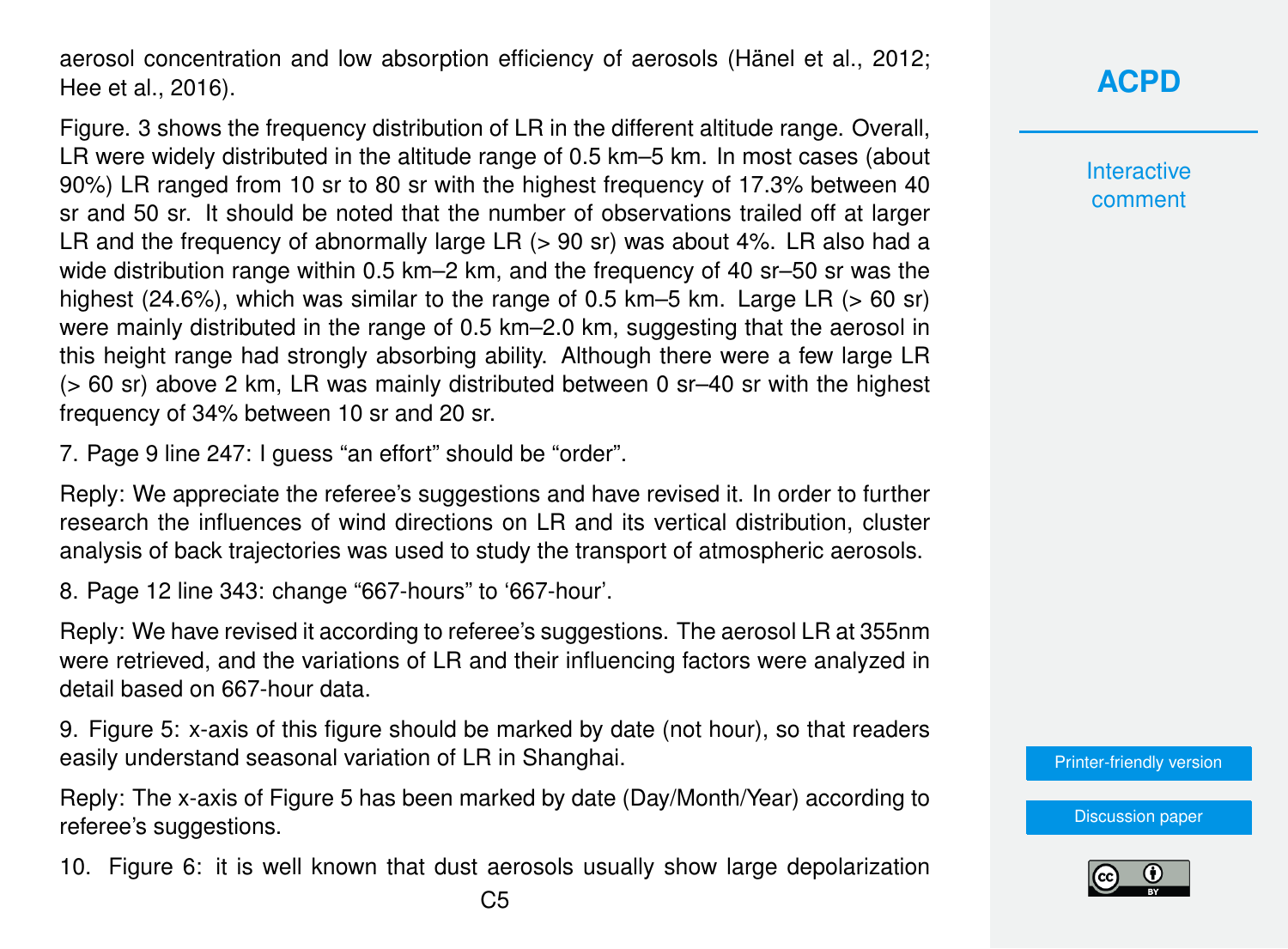ratio (DR). As descried by the authors, LR of dust is 40-60 sr. However, LR which corresponds to large DR are in range of 100-120 sr. Please explain the reason.

Reply: The referee's comments are very valuable. We have added some analysis to explain why LR which responses to large DR are in range of 100-120 sr in our manuscript.

It is worth noting that LR which responses to large depolarization ratio are in range of 100 sr–120 sr. Generally, the LR of dust aerosol with large depolarization ratio was between 40 sr and 60 sr (Murayama et al., 2004; Noh et al., 2007). Hee et al. (2016) found that 355nm LR of aged forest fire aerosols was relatively large, ranging from 80sr to120sr. And previous studies have found that some aged forest fire aerosols also show large depolarization ratios (Hu et al., 2019; Murayama et al., 2004). There might be two reasons for this phenomenon. One is that dust aerosols on the surface are lifted into the biomass burning plume (Müller et al., 2007), and the other is nonsphericity of particles due to coagulation of smoke particles during aging process (Reid et al., 1998). Therefore, the LR in the range of 100 sr–120 sr corresponds to large DR may be caused by aged forest fire aerosols.

11. Figure 9: Please mark the location of lidar site in all panels.

Reply: The location of lidar site has been marked by blue star in all panels in Figure 9 according to referee's suggestions.

12. The English of manuscript should be further improved before publication.

Reply: We appreciated the referee's suggestions. We reviewed the manuscript carefully and have tried our best to corrected grammatical errors and improve the English of the paper.

## References

D'Amico, G., Amodeo, A., Mattis, I., Freudenthaler, V., Pappalardo, G., 2016. EAR-LINET Single Calculus Chain – technical – Part 1: Pre-processing of raw lidar data. **Interactive** comment

[Printer-friendly version](https://acp.copernicus.org/preprints/acp-2020-1162/acp-2020-1162-AC2-print.pdf)

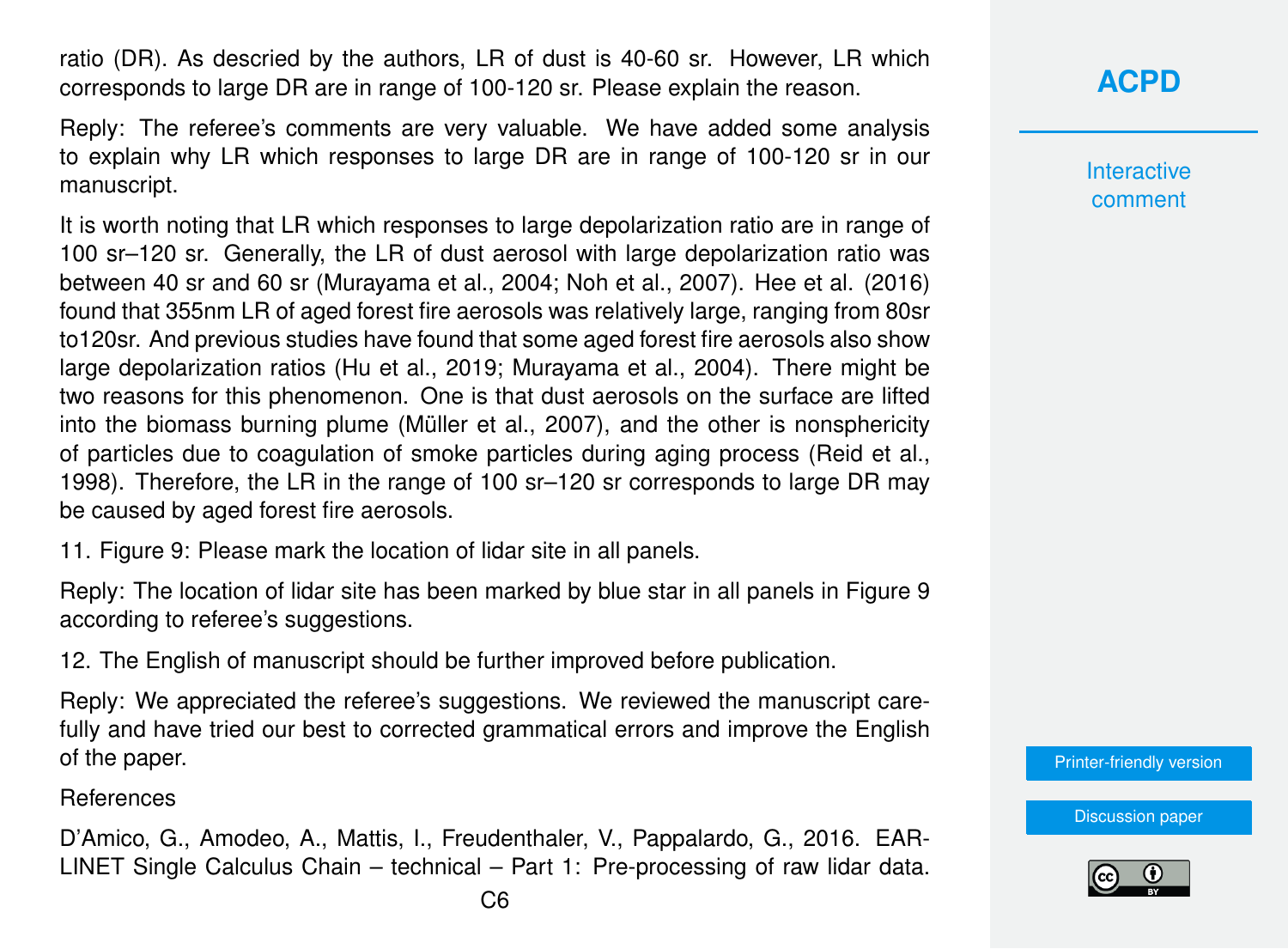Atmospheric Measurement Techniques 9, 491-507.

Ferrare, R.A., Turner, D.D., Brasseur, L.H., Feltz, W.F., Dubovik, O., Tooman, T.P., 2001. Raman lidar measurements of the aerosol extinction-to-backscatter ratio over the Southern Great Plains. Journal of Geophysical Research: Atmospheres 106, 20333-20347.

Hänel, A., Baars, H., Althausen, D., Ansmann, A., Engelmann, R., Sun, J.Y., 2012. One-year aerosol profiling with EUCAARI Raman lidar at Shangdianzi GAW station: Beijing plume and seasonal variations. Journal of Geophysical Research: Atmospheres 117, n/a-n/a.

Hee, W.S., Lim, H.S., Jafri, M.Z.M., Lolli, S., Ying, K.W., 2016. Vertical Profiling of Aerosol Types Observed across Monsoon Seasons with a Raman Lidar in Penang Island, Malaysia. Aerosol and Air Quality Research 16, 2843-2854.

Hu, Q., Goloub, P., Veselovskii, I., Bravo-Aranda, J.-A., Popovici, I.E., Podvin, T., Haeffelin, M., Lopatin, A., Dubovik, O., Pietras, C., Huang, X., Torres, B., Chen, C., 2019. Long-range-transported Canadian smoke plumes in the lower stratosphere over northern France. Atmos Chem Phys 19, 1173-1193.

Jacobson, M.Z., 1998. Studying the effects of aerosols on vertical photolysis rate coefficient and temperature profiles over an urban airshed. Journal of Geophysical Research: Atmospheres 103, 10593-10604.

Jacobson, M.Z., Kaufman, Y.J., 2006. Wind reduction by aerosol particles. Geophysical Research Letters 33.

Liu, B.M., Ma, Y.Y., Gong, W., Zhang, M., 2017. Observations of aerosol color ratio and depolarization ratio over Wuhan. Atmospheric Pollution Research 8, 1113-1122.

Liu, D., Kanitz, T., Ciapponi, A., Mondello, A., D'Ottavi, A., Mateo, A.B., Straume, A.- G., Voland, C., Bon, D., Checa, E., Alvarez, E., Bellucci, I., Do Carmo, J.P., Brewster, J., Marshall, J., Schillinger, M., Hannington, M., Rennie, M., Reitebuch, O., Lecrenier, Interactive comment

[Printer-friendly version](https://acp.copernicus.org/preprints/acp-2020-1162/acp-2020-1162-AC2-print.pdf)

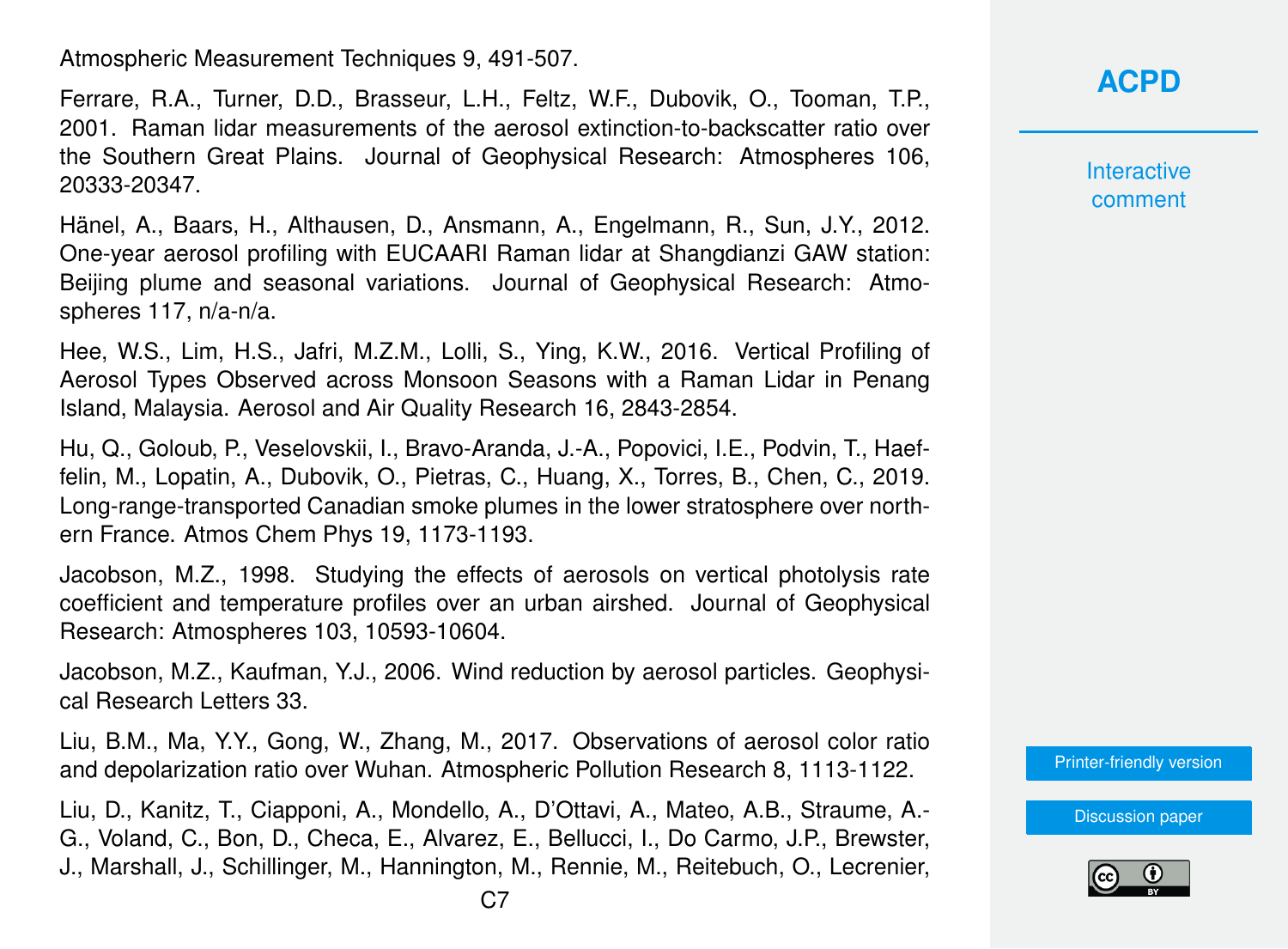O., Bravetti, P., Sacchieri, V., De Sanctis, V., Lefebvre, A., Parrinello, T., Wernham, D., Wang, Y., Wu, Y., Gross, B., Moshary, F., 2020. ESA's Lidar Missions Aeolus and EarthCARE. EPJ Web of Conferences 237.

Luo, B., Minnett, P.J., Szczodrak, M., Nalli, N.R., Morris, V.R., 2020. Accuracy Assessment of MERRA-2 and ERA-Interim Sea Surface Temperature, Air Temperature, and Humidity Profiles over the Atlantic Ocean Using AEROSE Measurements. J Climate 33, 6889-6909.

Müller, D., 2003. Saharan dust over a central European EARLINET-AERONET site: Combined observations with Raman lidar and Sun photometer. Journal of Geophysical Research 108.

Müller, D., Ansmann, A., Mattis, I., Tesche, M., Wandinger, U., Althausen, D., Pisani, G., 2007. Aerosol-type-dependent lidar ratios observed with Raman lidar. Journal of Geophysical Research 112.

Murayama, T., Müller, D., Wada, K., Shimizu, A., Sekiguchi, M., Tsukamoto, T., 2004. Characterization of Asian dust and Siberian smoke with multi-wavelength Raman lidar over Tokyo, Japan in spring 2003. Geophysical Research Letters 31.

Newsom, R.K., Turner, D.D., Mielke, B., Clayton, M., Ferrare, R., Sivaraman, C., 2009. Simultaneous analog and photon counting detection for Raman lidar. Appl Opt 48, 3903-3914.

Nicolae, D., Donovan, D., Zadelhoff, G.-J.v., Daou, D., Wandinger, U., Makoto, A., Vassilis, A., Balis, D., Behrendt, A., Comeron, A., Gibert, F., Landulfo, E., McCormick, M.P., Senff, C., Veselovskii, I., Wandinger, U., 2018. Earthcare atlid extinction and backscatter retrieval algorithms. EPJ Web of Conferences 176.

Noh, Y.M., Kim, Y.J., Choi, B.C., Murayama, T., 2007. Aerosol lidar ratio characteristics measured by a multi-wavelength Raman lidar system at Anmyeon Island, Korea. Atmospheric Research 86, 76-87. Reid, J.S., Hobbs, P.V., Ferek, R.J., Blake, D.R., **[ACPD](https://acp.copernicus.org/preprints/)**

**Interactive** comment

[Printer-friendly version](https://acp.copernicus.org/preprints/acp-2020-1162/acp-2020-1162-AC2-print.pdf)

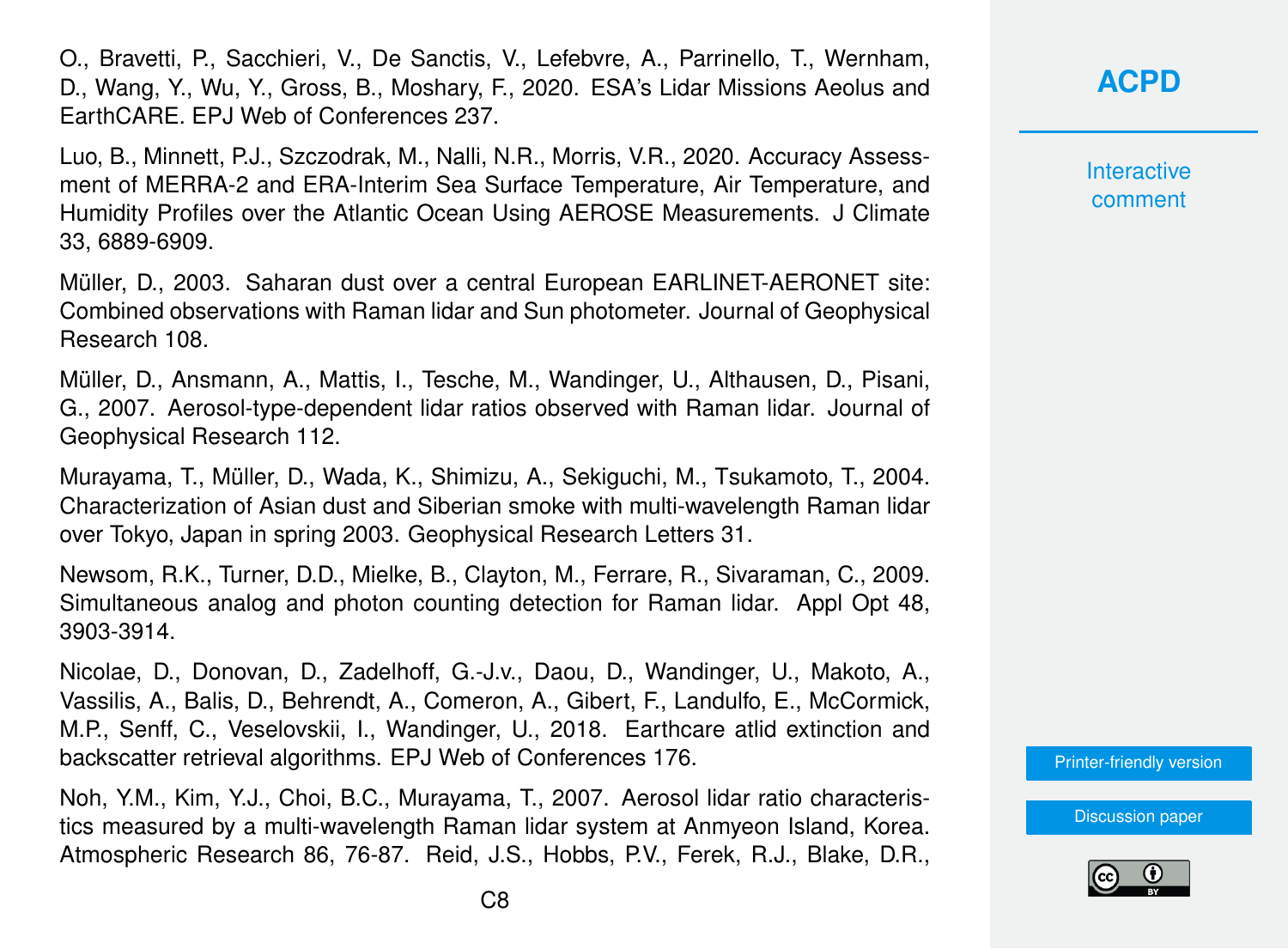Martins, J.V., Dunlap, M.R., Liousse, C., 1998. Physical, chemical, and optical properties of regional hazes dominated by smoke in Brazil. Journal of Geophysical Research: Atmospheres 103, 32059-32080.

Sajadi, M.M., Habibzadeh, P., Vintzileos, A., Shokouhi, S., Miralles-Wilhelm, F., Amoroso, A., 2020. Temperature, Humidity, and Latitude Analysis to Estimate Potential Spread and Seasonality of Coronavirus Disease 2019 (COVID-19). JAMA Netw Open 3, e2011834.

Song, H.-J., Kim, S., Lee, H., Kim, K.-H., 2020. Climatology of Tropospheric Relative Humidity over the Korean Peninsula from Radiosonde and ECMWF Reanalysis. Atmosphere 11.

Tian, Y., Pan, X., Nishizawa, T., Kobayashi, H., Uno, I., Wang, X., Shimizu, A., Wang, Z., 2018. Variability of depolarization of aerosol particles in the megacity of Beijing: implications for the interaction between anthropogenic pollutants and mineral dust particles. Atmos Chem Phys 18, 18203-18217.

Tzanis, C.G., Koutsogiannis, I., Philippopoulos, K., Deligiorgi, D., 2019. Recent climate trends over Greece. Atmospheric Research 230.

Wang, L., Lyu, B., Bai, Y., 2020. Aerosol vertical profile variations with seasons, air mass movements and local PM2.5 levels in three large China cities. Atmospheric Environment 224.

Xiao, M., Yu, Z., Kong, D., Gu, X., Mammarella, I., Montagnani, L., Arain, M.A., Merbold, L., Magliulo, V., Lohila, A., Buchmann, N., Wolf, S., Gharun, M., Hörtnagl, L., Beringer, J., Gioli, B., 2020. Stomatal response to decreased relative humidity constrains the acceleration of terrestrial evapotranspiration. Environmental Research Letters 15.

Xu, J., Wang, Q., Deng, C., McNeill, V.F., Fankhauser, A., Wang, F., Zheng, X., Shen, J., Huang, K., Zhuang, G., 2018. Insights into the characteristics and sources of primary **[ACPD](https://acp.copernicus.org/preprints/)**

Interactive comment

[Printer-friendly version](https://acp.copernicus.org/preprints/acp-2020-1162/acp-2020-1162-AC2-print.pdf)